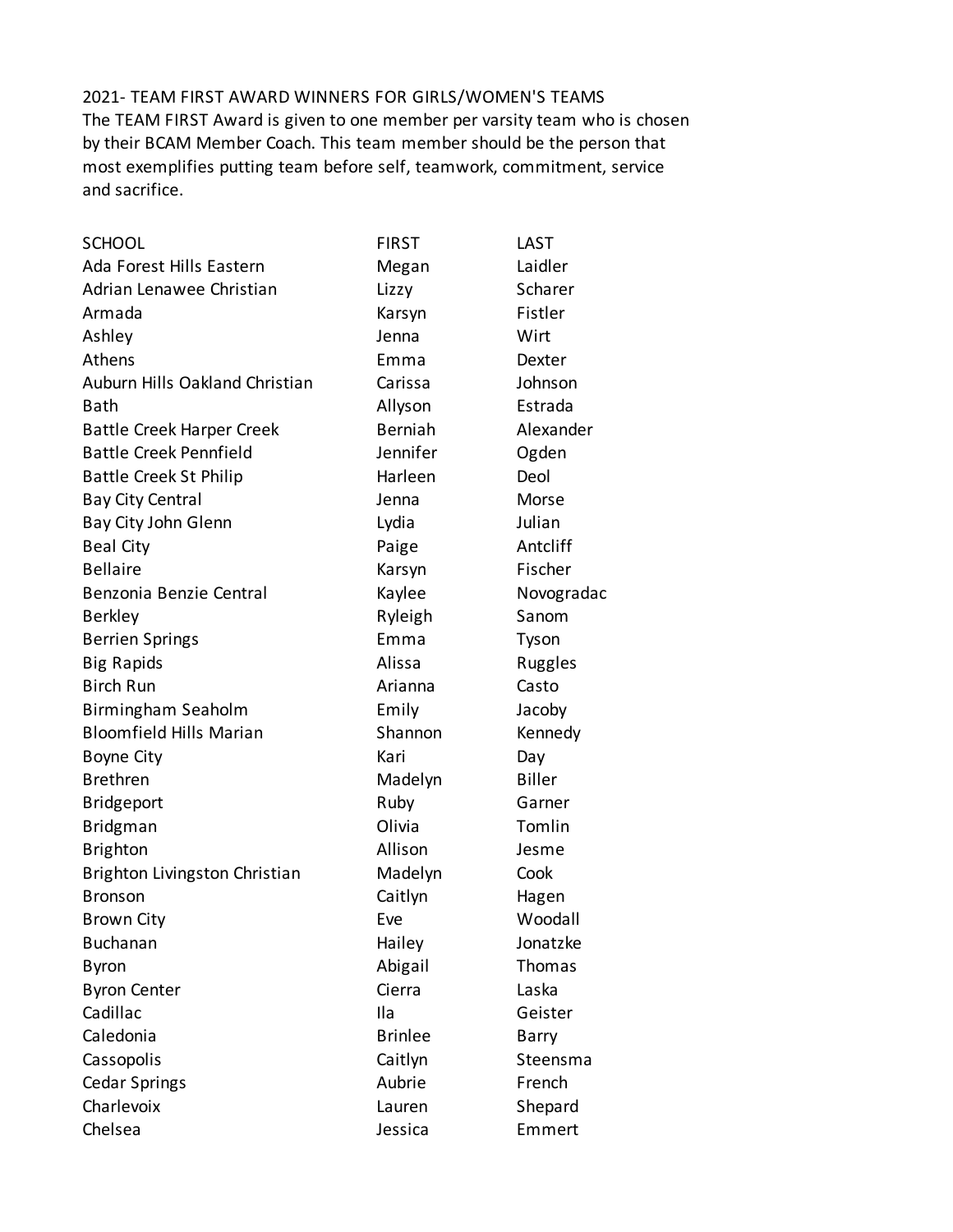| Clarkston                         | Izzy           | Hadley           |
|-----------------------------------|----------------|------------------|
| Clawson                           | Emma           | Hartley          |
| Climax-Scotts                     | <b>Brianna</b> | <b>Butler</b>    |
| Coldwater                         | Allison        | Miller           |
| Coleman                           | Lexi           | Aultman          |
| Colon                             | Isabelle       | Johnson          |
| <b>Comstock Park</b>              | Lily           | Walters          |
| Constantine                       | Madi           | Tulley           |
| Corunna                           | Larry          | Cole             |
| Dansville                         | Reanna         | <b>Minnis</b>    |
| Dearborn Divine Child             | Abbey          | Scott            |
| Deckerville                       | Kaylyn         | Kappen           |
| Delton Kellogg                    | Josie          | Lyons            |
| <b>DeTour</b>                     | Grace          | Kryzycki         |
| Detroit Denby                     | Ar'Tajanai     | Williams         |
| Detroit Edison PSA                | Dakota         | Alston           |
| Detroit Southeastern              | Sharon         | Kimbrough-Fields |
| DeWitt                            | Addie          | McNamara         |
| Dexter                            | Olivia         | Mellifont        |
| Dryden                            | Ella           | Kage             |
| Durand                            | Madyson        | <b>Stebbins</b>  |
| East Jackson                      | Olivia         | Seymour          |
| <b>East Lansing</b>               | Payton         | <b>Baker</b>     |
| Eaton Rapids                      | Isabel         | Marvin           |
| Edwardsburg                       | Ella           | Castelucci       |
| Elk Rapids                        | Gabby          | Krakow           |
| Escanaba                          | Nicole         | Kamin            |
| <b>Essexville Garber</b>          | Teagan         | <b>Betzold</b>   |
| <b>Ewen-Trout Creek</b>           | Kori           | Anderson         |
| <b>Farmington Hills Mercy</b>     | Mary           | Shah             |
| Farmington Hills North Farmington | Kelsey         | Newton           |
| Farwell                           | Jozzline       | Sharrow          |
| Fennville                         | Ava            | Rosema           |
| <b>Flint Powers Catholic</b>      | Andelina       | Grossi           |
| Fowler                            | Amy            | Feldpausch       |
| Frankfort                         | Reagan         | Thorr            |
| Freeland                          | Emerson        | Trainor          |
| Fremont                           | Carley         | Witteveen        |
| Fruitport Calvary Christian       | Kyra           | Hamilton         |
| Gaylord                           | Molly          | Kinser           |
| Genesee                           | Maeleah        | Conner           |
| Gibraltar Carlson                 | Sidney         | Tolstyka         |
| Gladwin                           | Delaney        | Cote             |
| Gobles                            | Amanda         | <b>Barber</b>    |
| Goodrich                          | Emily          | <b>Bescoe</b>    |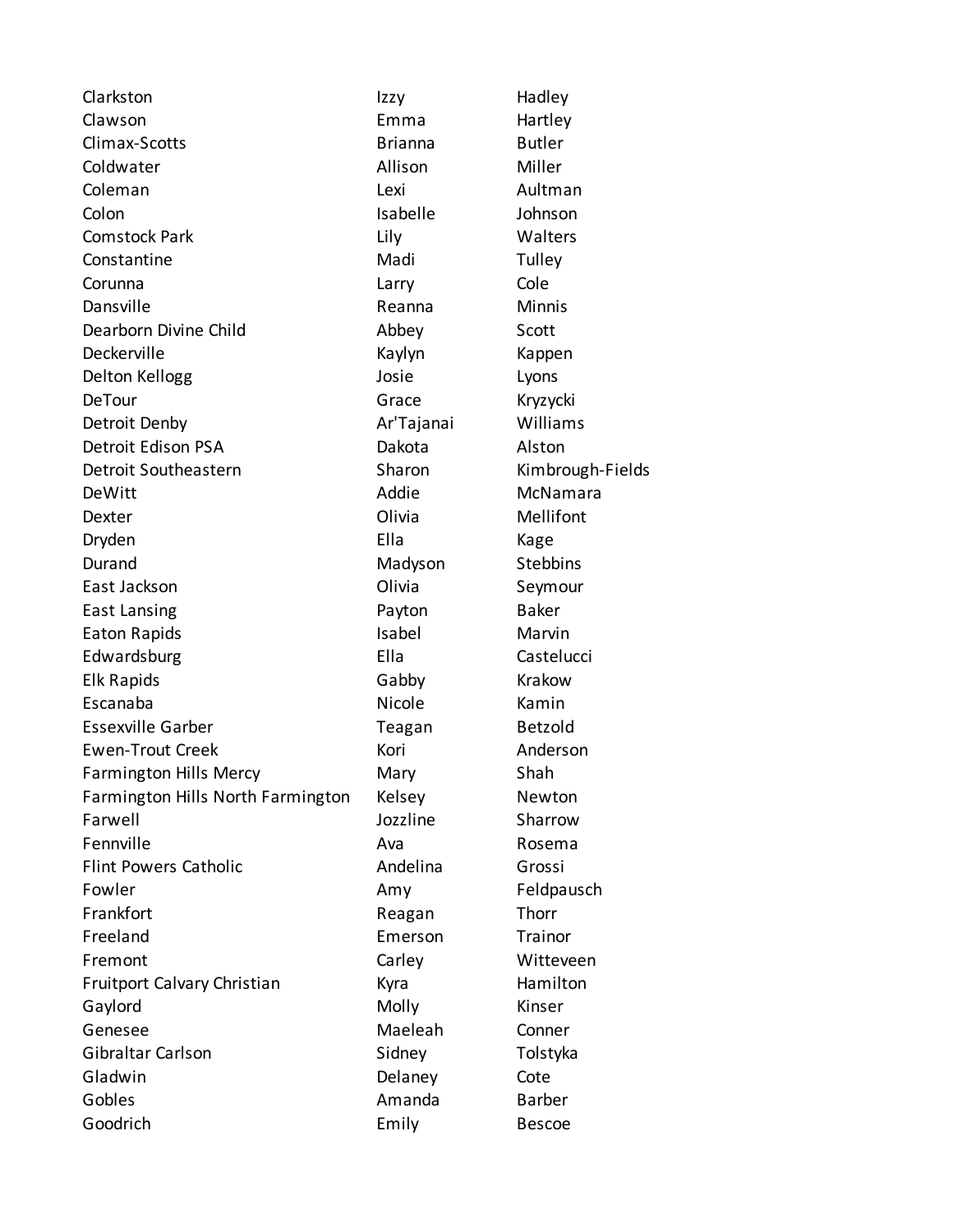| <b>Grand Haven</b>                  | Avery           | Keefe             |
|-------------------------------------|-----------------|-------------------|
| <b>Grand Ledge</b>                  | Kayla           | Vandermeer        |
| <b>Grand Rapids Christian</b>       | Lily            | Gaastra           |
| Grand Rapids Forest Hills Northern  | Nora            | <b>Bohn</b>       |
| Grand Rapids South Christian        | Lexi            | <b>Burgess</b>    |
| <b>Grand Rapids Wellspring Prep</b> | Grace           | Pointe            |
| <b>Grand Rapids West Catholic</b>   | Ashley          | Richmond          |
| Grandville Calvin Christian         | <b>Brooklyn</b> | Verbeek           |
| Grass Lake                          | Ereka           | Risner            |
| Grayling                            | <b>Belle</b>    | Hatfield          |
| Greenville                          | Marissa         | Taylor            |
| Grosse Ile                          | Melanie         | Ferguson          |
| <b>Grosse Pointe North</b>          | Dylan           | Cardinale         |
| Gwinn                               | Lena            | Pleaugh           |
| Hamilton                            | Kalyn           | Wedeven           |
| Harper Woods Chandler Park Acad     | Semaj           | Hightower         |
| Hart                                | Emma            | Weesies           |
| Hartland                            | Rachel          | Everett           |
| Haslett                             | Corey           | Shepard           |
| Hemlock                             | Cassidy         | Peake             |
| Hillsdale Academy                   | Kiera           | Welden            |
| Holland                             | Jacquelyn       | Vazquez-Rodriguez |
| <b>Holland Christian</b>            | Hannah          | Genzink           |
| <b>Holland West Ottawa</b>          | Kaley           | Hendrick          |
| Homer                               | Erin            | Willis            |
| Hopkins                             | Emily           | Dimock            |
| Howell                              | Evelyn          | Pennala           |
| Hudsonville                         | Shaylee         | Smith             |
| Imlay City                          | Mary            | Lengemann         |
| Ishpeming                           | Jocelynn        | Nyman             |
| Jackson                             | Kayla           | Johnson           |
| Jackson Lumen Christi               | Anna            | Doane             |
| Jackson Northwest                   | Abigail         | Sczykutowicz      |
| Jonesville                          | Ally            | Lucas             |
| Kalamazoo Christian                 | Zoe             | Hazelhoff         |
| Kalamazoo Hackett                   | Megan           | Redmond           |
| Kingsley                            | Morisa          | Schelich          |
| Kingston                            | Abby            | Walker            |
| Laingsburg                          | Grace           | Graham            |
| Lake City                           | Nicole          | Adams             |
| Lake Leelanau St Mary               | Kaelyn          | Dunham            |
| Lake Orion                          | Kiera           | Tierney           |
| Lansing Catholic                    | Sydney          | <b>Buda</b>       |
| Lansing Christian                   | Irene           | Nielsen           |
| Leland                              | Tatum           | Kareck            |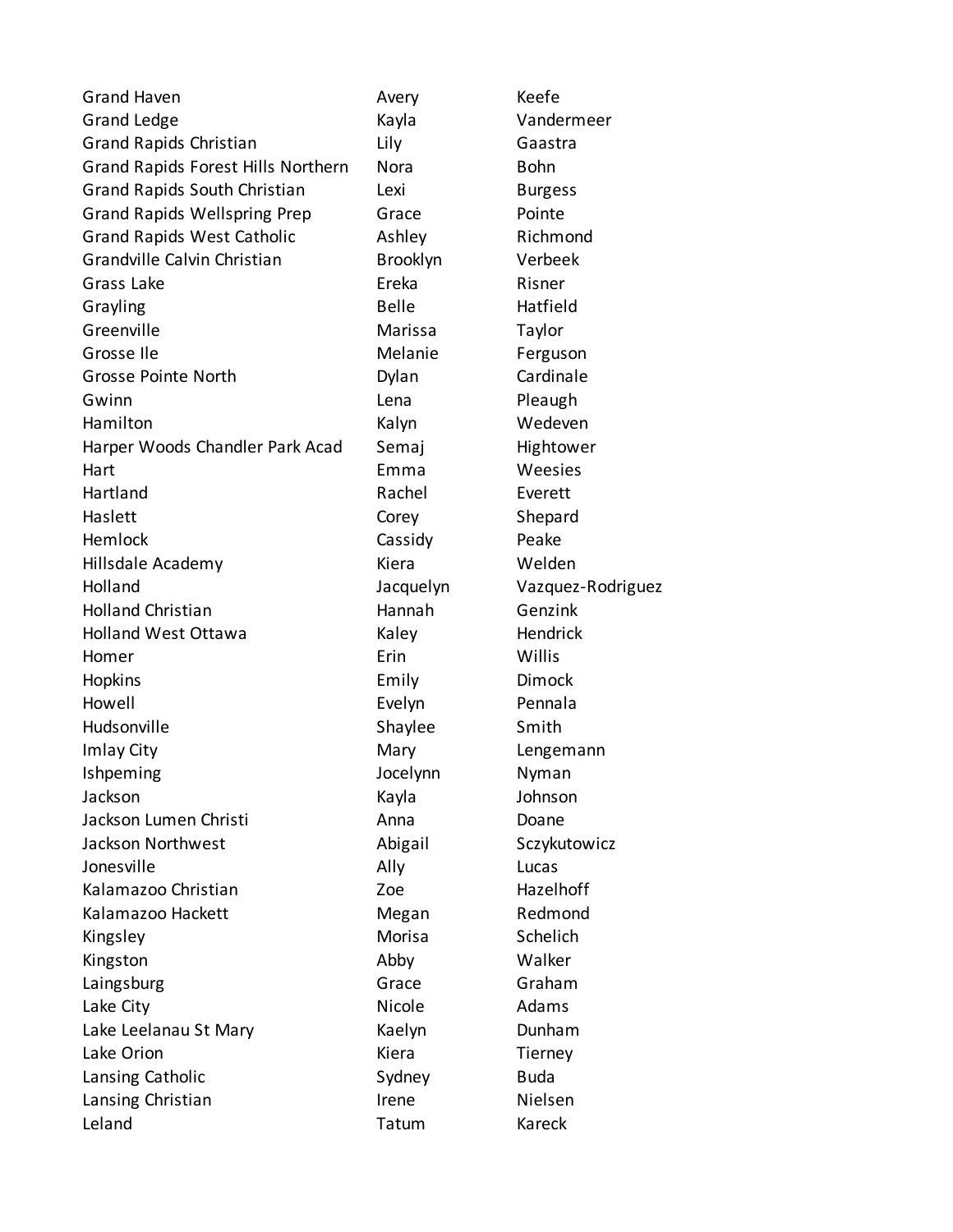| LeRoy Pine River                   | Kendra         | Montague        |  |
|------------------------------------|----------------|-----------------|--|
| Linden                             | Hanna          | <b>Baldwin</b>  |  |
| Livonia Franklin                   | Samantha       | Hampton         |  |
| Lowell                             | Addison        | <b>Bruwer</b>   |  |
| Ludington                          | Abi            | <b>Bandstra</b> |  |
| Mackinaw City                      | Jersey         | Beauchamp       |  |
| Macomb Dakota                      | Teagan         | Malloy          |  |
| Macomb Lutheran North              | Allison        | Starkey         |  |
| Manchester                         | Kelsie         | Epperson        |  |
| Manistee                           | Taylor         | Murray          |  |
| <b>Manistee Catholic Central</b>   | Rachel         | Callesen        |  |
| Manton                             | Aysia          | Taylor          |  |
| Maple City Glen Lake               | Emma           | Korson          |  |
| Marine City                        | Janie          | Ferrone         |  |
| Marlette                           | Olivia         | Findlay         |  |
| Marquette                          | Zoe            | Smith           |  |
| Marshall                           | Maliyah        | Alexander-Gore  |  |
| Martin                             | Natalie        | Yowler          |  |
| Marysville                         | Anna           | Oles            |  |
| McBain                             | McKenna        | Gilde           |  |
| McBain Northern Michigan Christian | Jamie          | DeKam           |  |
| Memphis                            | Olivia         | Casanova        |  |
| Mendon                             | Payton         | Griffith        |  |
| Michigan Center                    | Shealynn       | Tripp           |  |
| <b>Middleton Fulton</b>            | Paige          | Hetherington    |  |
| <b>Midland Calvary Baptist</b>     | Amelia         | Gee             |  |
| <b>Midland Dow</b>                 | Alexa          | Kolnitys        |  |
| Milford                            | <b>Brianna</b> | Hipple          |  |
| Montague                           | Janae          | Koetje          |  |
| Morley Stanwood                    | Isabel         | Devereaux       |  |
| Morrice                            | Aubrey         | Rogers          |  |
| Munising                           | Valerie        | Johnson         |  |
| Muskegon Mona Shores               | Jenna          | <b>Baker</b>    |  |
| New Lothrop                        | Emily          | Gross           |  |
| Newaygo                            | Jaylee         | Long            |  |
| <b>Niles</b>                       | <b>Bailey</b>  | <b>Bickel</b>   |  |
| Niles Brandywine                   | Olivia         | Laurita         |  |
| Okemos                             | Jacqueline     | Semerly         |  |
| Olivet                             | Abbey          | Peters          |  |
| Onekama                            | Ajah           | Fink            |  |
| Onsted                             | Mya            | Hiram           |  |
| Ortonville-Brandon                 | Macy           | Roberts         |  |
| Otisville LakeVille Memorial       | Charlotte      | <b>Barron</b>   |  |
| Ovid-Elsie                         | <b>Braylon</b> | <b>Byrnes</b>   |  |
| Oxford                             | Makenzie       | <b>Brown</b>    |  |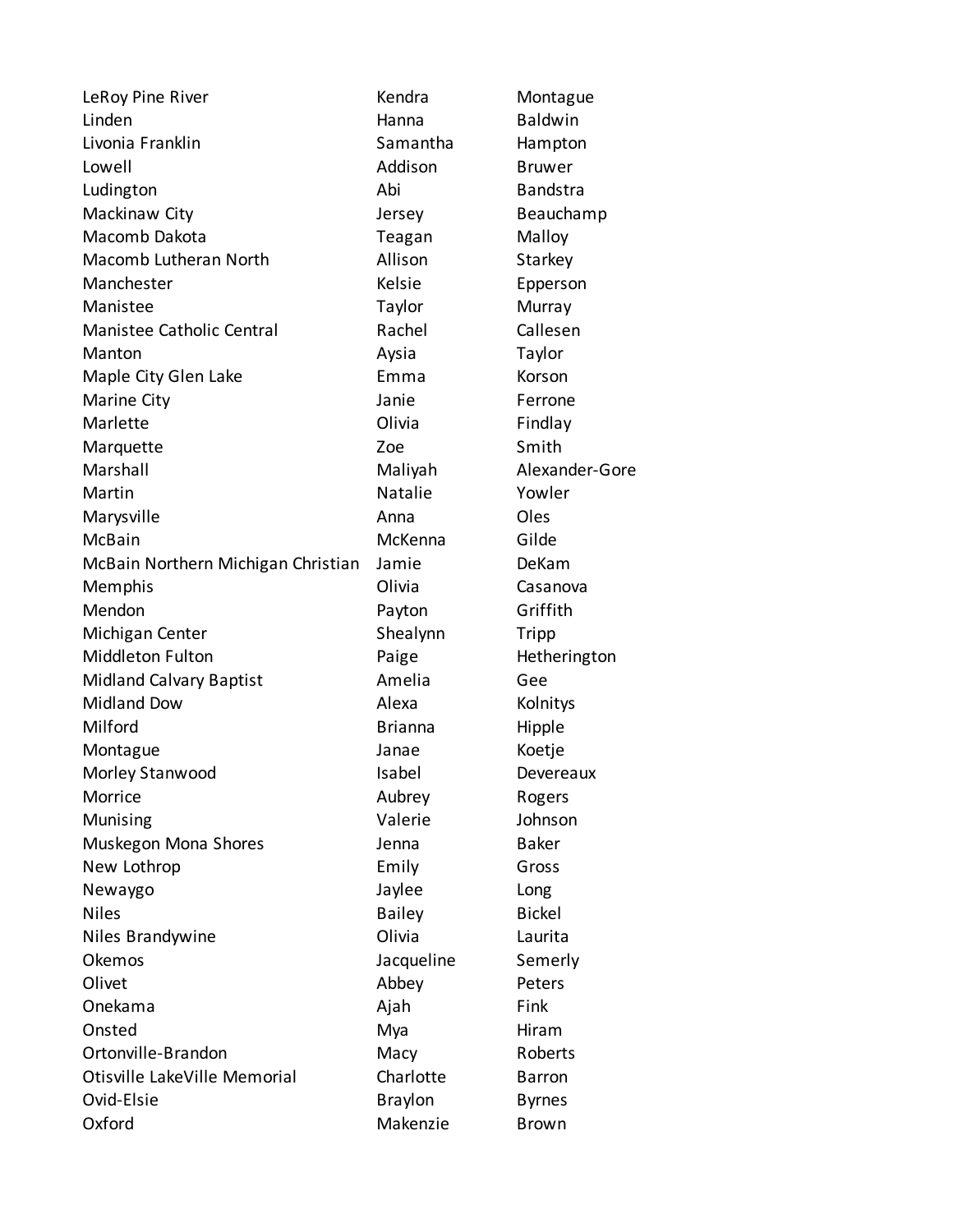Parma Western **Alyssa** Gennety Pentwater **Mikaylyn** Kenney Pewamo-Westphalia Makala Hengesbach Pickford **Anna** VanBlaricum Plainwell **Allie Hawkes** Plymouth Meghan McCarthy Pontiac Notre Dame Prep **Anna** Hauck Port Huron **Hailey - Jade** Rumble Portage Northern Brooke Hoag Portland **Ava** Ava Gruber Portland St Patrick **Emma** Scheurer Reading **Paige** Bailey Redford Westfield Prep **Contact Colli**via McDavid Reed City **Reed City Paige Paige Paige Lofquist** Riverview **Iulia** Service School and Tulia Rochester **Faith** Cabalum Rochester Hills Stoney Creek Riley Riley Binfet Rogers City **Aubrey** Aubrey **Idalski** Romeo Chloe Chloe Giacoletti Roseville **National Inschonsole Dakoda** Inscho Royal Oak **Natalie** Harrison Royal Oak Shrine Catholic **Lily** Lily Hotts Rudyard **Desta** Desta MacDowell Saginaw Swan Valley **Paige** Catlin Saginaw Valley Lutheran Margaret Walk Saline **Brielle** Eugeni Sand Creek **Madelynn** Disbrow Sandusky **Allyvia** Hennika Schoolcraft **Anna** Schuppel Scottville Mason County Central Reagan Wiese Shelby Lauren Dean South Lyon East **Avery** Avery Millspaugh Southfield A&T Contract Lauren Gilreath Sparta **Kaileigh** Anderson Spring Lake **System Spooner** Kylie Spooner Springport Abby Heisler St Clair **Sanct Clair** Communist Clair Communist Communist Communist Communist Communist Communist Communist Com St Clair Shores Lakeview Kayla Kayla St Ignace LaSalle **Emmalee** Hart St Johns **Carleigh** Williams St Joseph Maya Maya Hunter St Joseph Lake Michigan Catholic Leah Brucal St Joseph Michigan Lutheran Jenna Koehler Stanton Central Montcalm **London** Eldridge Sterling Heights Henry Ford II Olivia Kubik